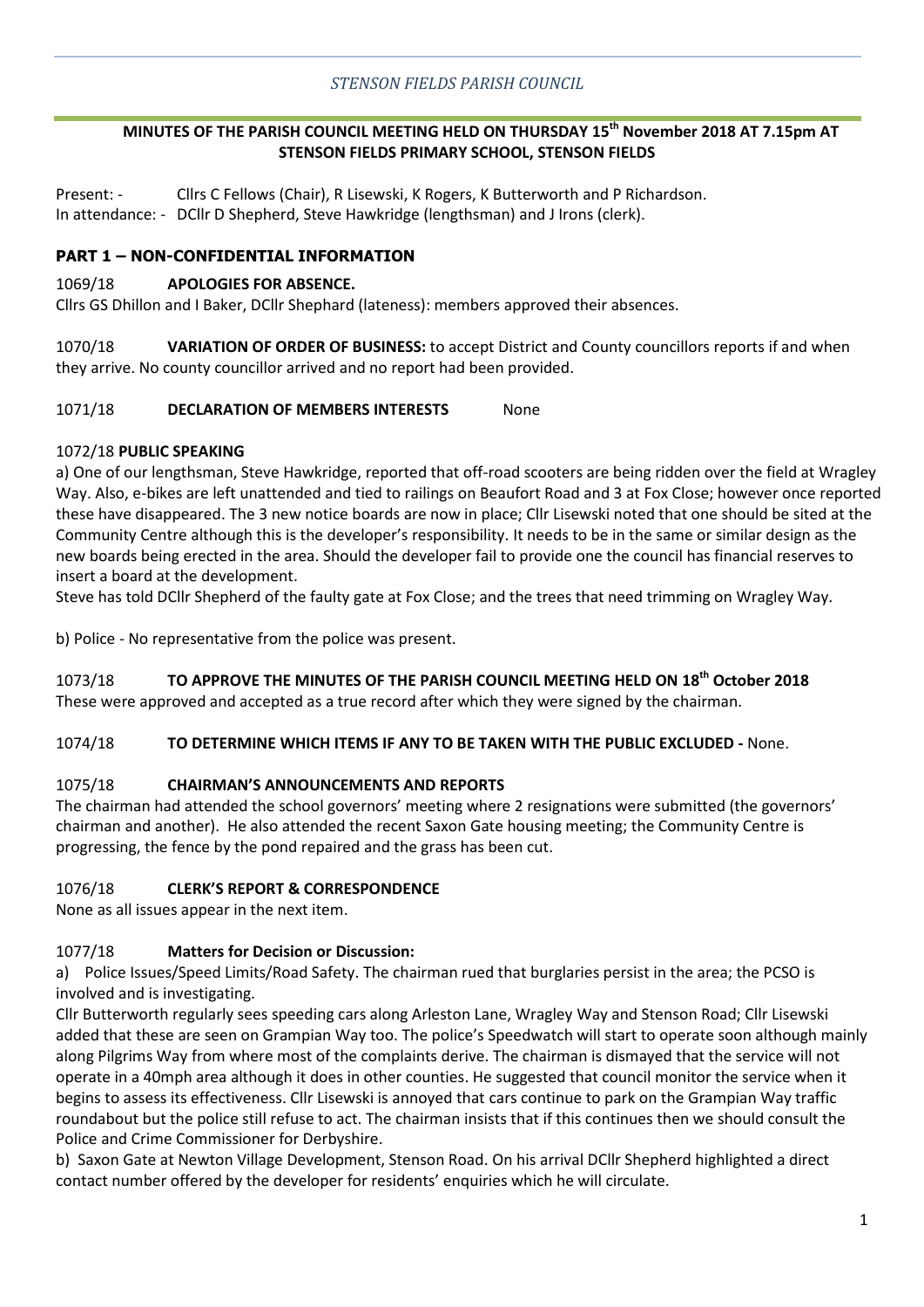c) Environmental issues (Biffa, trees, bulbs, bins etc). Steve noted that a dead tree stands at the Asda link path near Glendon Road. Conifers at Fox Close have been trimmed and lopped. A hedge at Eggesford Road encroaches onto the pavement; Cllr Lisewski suggested that the lengthsmen trim this in preference to waiting for the district council to act.

Clerk ordered 2 new 110 litre bins to accommodate both general and dog waste at Glenmore Drive and Grampian Way; SDDC awaits delivery of these after which they will be installed.

Clerk received confirmation from SDDC that it will conduct inspections of the Fox Close play equipment but not the new goalmouth matting. Cllr Lisewski had told the clerk of end-caps and handgrips missing from some equipment which the clerk has since reported to Streetscape for repair.

Clerk has reported a large branch that fell near to the railway bridge on Stenson Road towards Grampian Way which blocked the footpath and is has now been moved onto the verge. However, Cllr Richardson noted that this lies at Stenson Road/ Grampian Way island. Clerk to ask the tree officer to remove.

Clerk asked SDDC for posters deterring dog waste which the lengthsmen have now received and attached to lamp posts. However SDDC did not grant the pavement stencil images to discourage such behavior requested by the clerk. d) Steve Hawkridge had sent the lengthsmen's timesheets to the clerk beforehand. The chairman thanked both Steve and Jane for their ongoing service.

e) Website designer update. The clerk received a quote from the website designer advised by Cllr Butterworth. Cllr Lisewski provided two further contact numbers for web designer companies. **Resolved:** clerk enquire with one of the providers.

f) To consider upgrading the Ledbury Chase play equipment. The chairman suggested that the equipment be painted in preference to fitting new rides although he will enquire with the school. **Resolved:** held over to the next meeting.

# 1078/18 DCllr Shepherd arrived at 7.58pm.

# **Stenson Ward Councillors - Cllr Manjit Chahal and David Shepherd's Report to Stenson Fields Parish Council** *15th November 2018*

*Matters Raised at the Meeting with Taylor Wimpey/Barratt Homes/Miller Homes 23rd October* 

• Play Area – When will it be completed?

• Dog Bins – Have new and additional bins been supplied (in addition to the 4 already supplied)? If so, has the contract with SDDC been amended? Has the bin which was removed been replaced? Complaints about the

maintenance of the estate. Could we have a copy of the Management Document/Service Level agreement?

• Complaints about the landscaping of the estate. Many dead saplings evident.

• Has the inspection of the estate by SDDC officer scheduled for Sept/Oct been done? If so, may I have a copy of the report. If the inspection has not been done, I would like to join the officer inspecting.

- Block paving at the junction of Mallow Close taken up, put back unevenly.
- Fence at the corner of the pond facing Wragley Way, taken up to allow access to a digger and not replaced.

• Hedge from Merevale Way to Grampian Way roundabout needs cutting back as it is restricting pedestrian access.

- Tree planting opposite the private drive on Foxtail Close, problem.
- The hedge between Lupin Close and Stenson Road, may the residents have a copy of the police request for the hedge not to be replanted. It the document cannot be found, could the hedge be replanted.

• Section of fence missing on Buckthorn Close still enabling people to cut through – please investigate and resolve.

Litter picking on the estate not being undertaken, when the grass is cut it shreds the litter making a large amount of small fragments of paper to blow around the estate.

The hedge near the pond was been trimmed but the top of the hedge has never been cut. Too high. Awaiting response from the developers

# *Site Meeing with the CVS & SDDC Officers – Community Facility Merevale Way – 5th November*

Stenson Ward Cllr Shepherd, South Derbyshire District Council Communities Officer Ian Hey and Committee for Voluntary Services Community Development Manager Cathy Miles met on site. We discussed how the community is to be involved. D Shepherd offered to provide a proforma of the "Residents' Survey" used by Stenson Councillors, Ms Miles is in the process of compiling the survey to be distributed. Those residents who have expressed an interest in being involved with the management of the centre will be invited to a meeting to discuss the running of a community centre.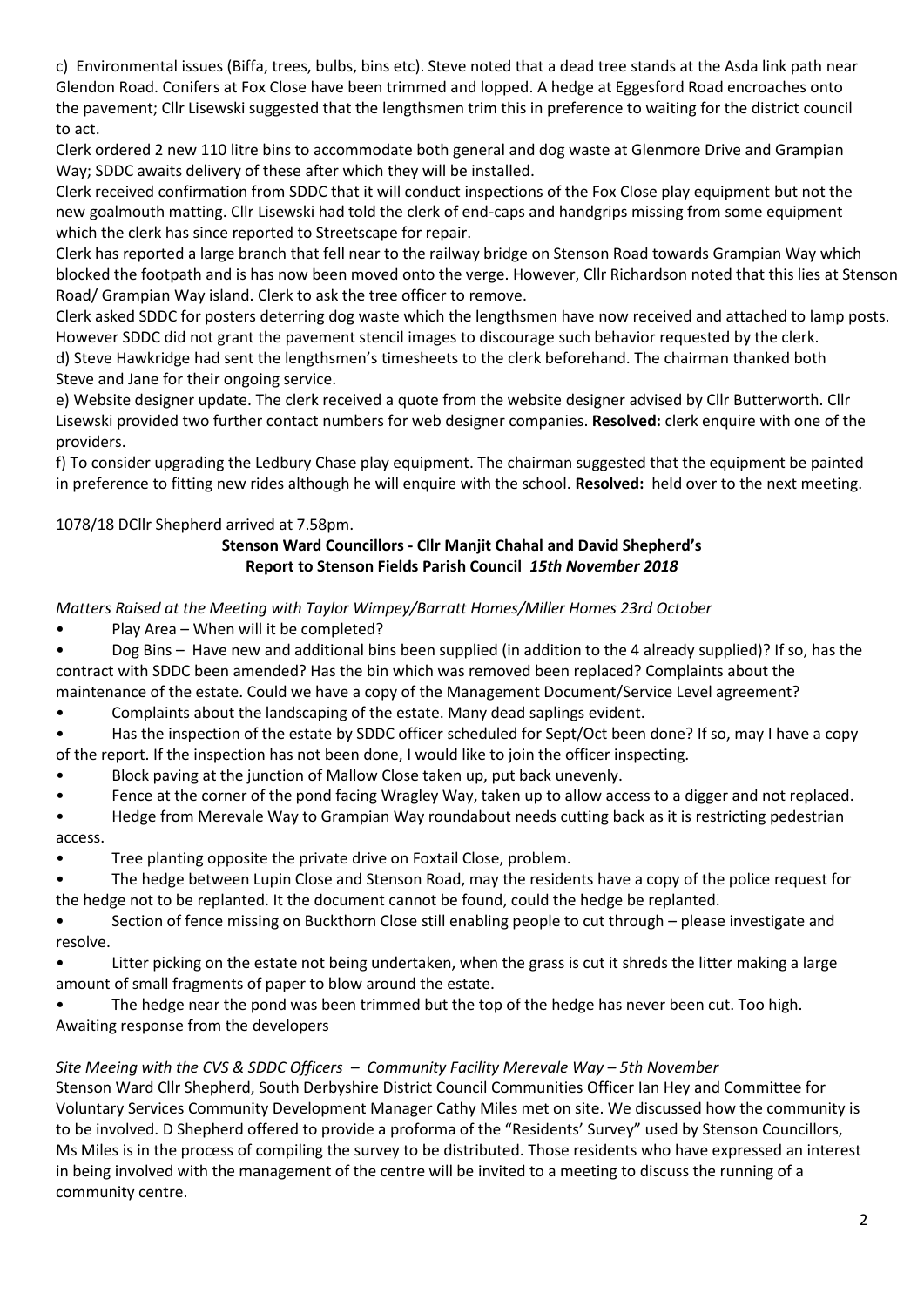## *Second Meeting with Arriva Bus Co. – 7th November*

Meeting again discussed the possibility of finance from SDDC. Cllr Shepherd said that there is no chance of money from that source. I also said that I would examine the Section 106 money generated by the new development on Stenson Road.

## *Section 106 Agreement – New Development – Stenson Road*

Stenson Ward councillors have been trying to find out where the £1.8m in Section 106 money generated by the new development on Stenson Road has been spent. Cllr Chahal and I have been very concerned that £251k healthcare contribution was spent on medical facilities in Derby City rather than in Stenson Ward. We have taken steps to ensure that this is not repeated when applications are received for development of the land to the south of Wragley Way under the Local Plan – part 1. We have been in discussion with Arriva Bus Company regarding slight alterations to bus route 5A to enable direct bus access to the Royal Derby Hospital rather than having to change buses and an extension of the termination of the bus route 7. I have met with Arriva twice, and as always, finance is a problem. I investigated the destination of the section 106 money bus service contribution and discovered that £47k has been spent on 2 bus stops on Stenson Road (currently only one in Stenson Ward) and "Stenson Road Bridge bus detection". £170k was allocated to the provision of real time information. I am unsure what this is and have contacted Derby City Council Officer, MS Reid to clarify. I assume that it is the digital display which informs passengers of the bus whereabouts. Ms Reid says that the money will now be spent on bus shelters stating that "this is proposed to be spent on new vandal proof bus shelters as the buses in the area are already have RTI". If RTI is what I think, I do not believe that it exists anywhere in South Derbyshire, it certainly does not in Stenson Ward. Before any money is spent on bus shelters, the RTI system should be extended to Stenson Ward. I received a phone call from Ms Reid on 10th November, I explained that RTI does not exist in Stenson Ward and the money should be spent on that, she agreed to discuss with officers. She also said she would report our wish for

alterations to the routes 5A and 7.

I am also concerned that the open space money will be spent in Derby City.

## *Tree Work at Bluebell Close & Play Area*

• Stenson Ward Councillors were contacted by a resident of Bluebell Close who said that for 2 years, SDDC had been promising to cut down a tree adjacent to her property. Councillors took up the case and, after 17 emails, several telephone calls and a site visit, it was cut down 13th November.

• Cllr Shepherd met with SDDC officers and contractors and agreed the cutting requirements to enable the lights to illuminate the footway.

#### *Play Area on the Open Space at the Rear of the Stenson Fields Pub - Broken Gates*

Residents have reported that the gates designed to prevent dogs accessing the fenced play area continue not to function. One is chained closed and the other remains open. The open spaces manager has been contacted and asked to repair the gates.

## *Signage at Junctions - Obscuring Oncoming Traffic*

This matter has been raised a number of times by Stenson Ward Councillors. It was raised by your councilors at the October Repton Area Forum/Safer Neighbourhood Meeting. Since Derbyshire County Council does not send representatives, Cllr Shepherd has sent an email with photographs illustrating the problem.

## *Cllr David Shepherd*

The chairman thanked DCllr Shepherd who left at 8.15pm.

#### 1079/18 **PLANNING**

#### **Applications** none.

**Decision.** 9/2018/0791 - CERTIFICATE OF LAWFULNESS FOR THE PROPOSED ERECTION OF A SINGLE STOREY REAR EXTENSION AT 15 GLENCROFT DRIVE STENSON FIELDS. Lawful Development Certificate Granted.

Cllr Lisewski is pleased to see that the district council planning webpage now includes an officer's report in which the decision rationale is explained. This helps us to understand how a decision was made. He believes this to be a positive and useful contribution.